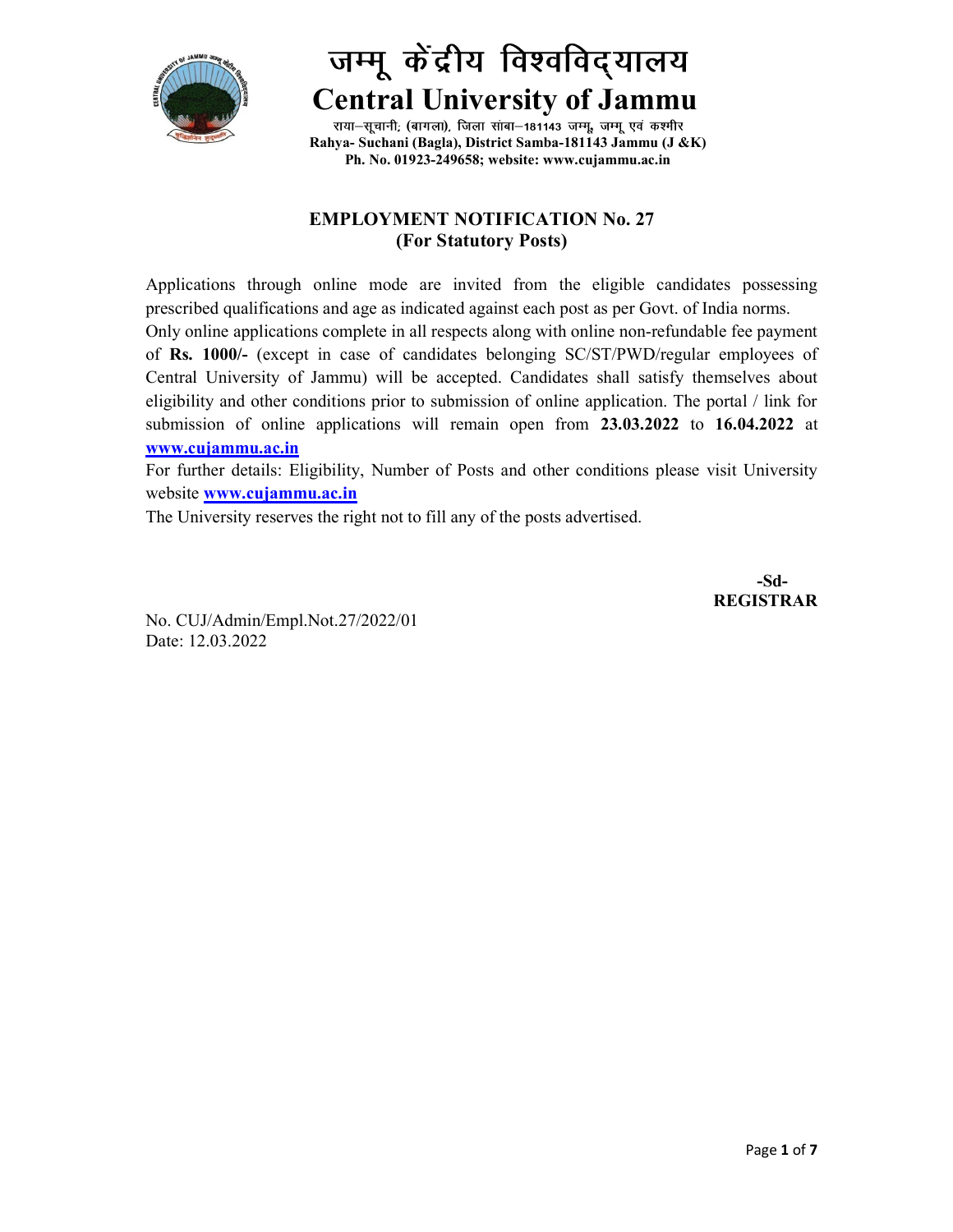

## जम्मू केंद्रीय विश्वविद्यालय Central University of Jammu

राया-सूचानी (बागला), जिला सांबा-181143 जम्मू, जम्मू एवं कश्मीर Rahya- Suchani (Bagla), District Samba-181143 Jammu (J &K) Ph. No. 01923-249658; Website: www.cujammu.ac.in

### EMPLOYMENT NOTIFICATION No. 27 (For Statutory posts)

 Applications through online mode only are invited under direct recruitment from the eligible candidates possessing eligibility conditions as indicated against each below-mentioned Tenure **based Statutory Posts.** The vacancy\* details are as under:

| SI. No | <b>Name of the Post</b>   | Pay Scale (as per 7 <sup>th</sup> CPC) | <b>No. of Post</b> |
|--------|---------------------------|----------------------------------------|--------------------|
|        |                           |                                        | $UR - 01$          |
|        | Registrar                 | $Rs.144200 - 218200$ , (Level-14)      |                    |
|        | (Tenure post for a period |                                        |                    |
|        | of 5 years)               |                                        |                    |
| 2.     | Finance Officer           | $Rs.144200 - 218200$ , (Level–14)      | $UR - 01$          |
|        | (Tenure post for a period |                                        |                    |
|        | of $3$ years)             |                                        |                    |
| 3.     | Librarian**               | $Rs.144200 - 218200$ , (Level–14)      | $UR - 01$          |
|        | (Tenure post for a period |                                        |                    |
|        | of 5 years)               |                                        |                    |

Note: UR-Unreserved, SC-Scheduled Castes, ST- Scheduled Tribes, OBC-Other Backward Classes, PwD- Persons with Disabilities

\*The University reserves the right not to fill any of the posts advertised.

\*\* Candidates who have already applied under Employment Notification No. 23 are required to apply afresh through online mode. However, they need not pay application fee.

## **1. REGISTRAR** (Rs. 144200 – 218200, Level–14 as per  $7^{th}$  CPC)

(Tenure Post: 5 years)

Age: Below 57 Years

## Essential Qualifications and experience:

- i. Master's Degree with at least 55% of the marks or an equivalent grade in a point scale wherever grading system is followed.
- ii. At least 15 years of experience as Assistant Professor in the Academic Level 11 and above or with 08 years of service in the Academic Level 12 and above including as Associate Professor along with experience in educational administration

or

Comparable experience in a research establishment and / or other institutions of higher education

or

15 years of administrative experience, of which 08 years shall be as Deputy Registrar or an equivalent post.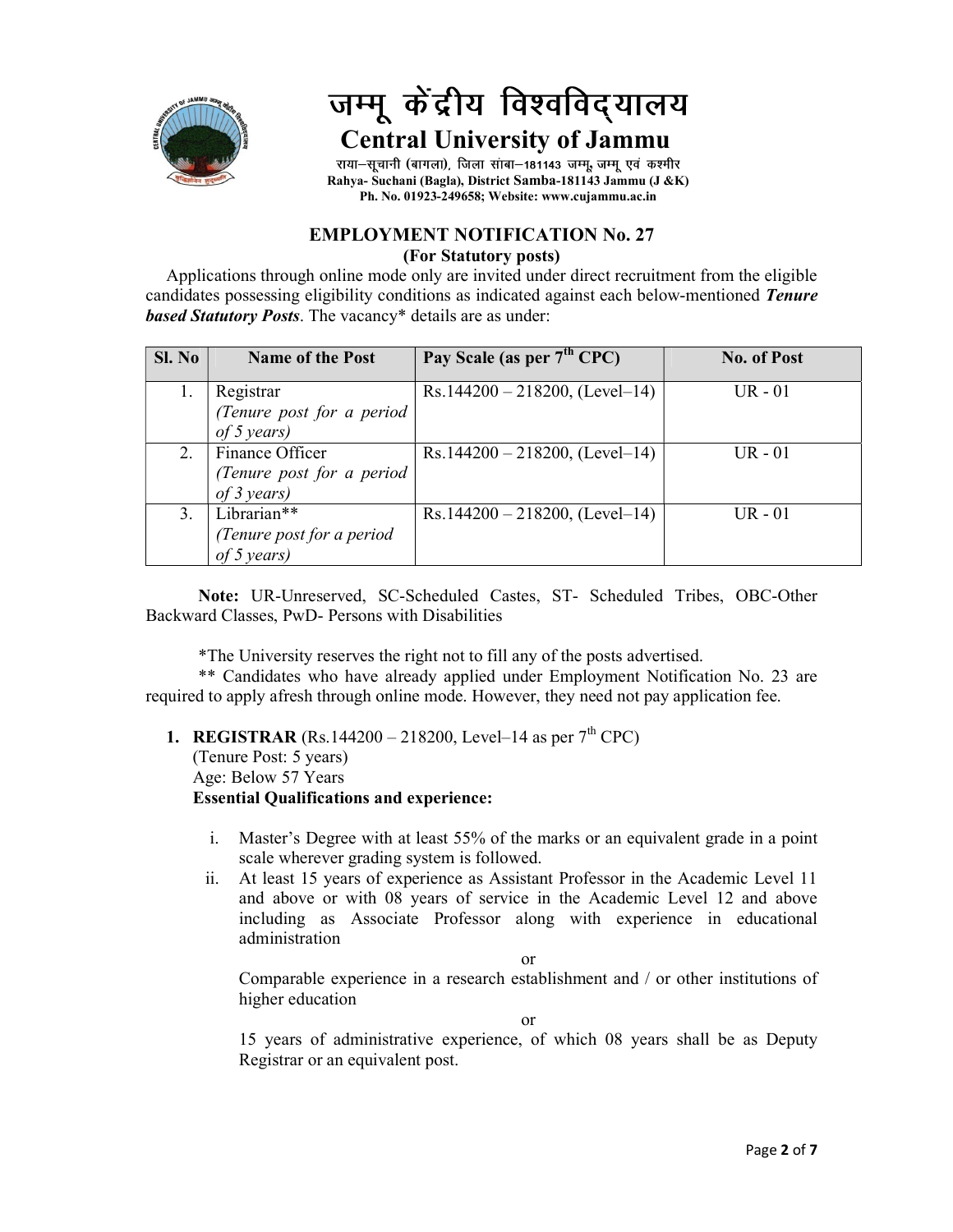- 2. FINANCE OFFICER (Rs.144200 218200, Level–14 as per  $7<sup>th</sup>$  CPC) (Tenure Post: 3 years) Age: Below 57 Years Essential Qualifications and experience:
	- iii. Master's Degree with at least 55% of the marks or an equivalent grade in a point scale wherever grading system is followed.
	- iv. At least 15 years of experience as Assistant Professor in the Academic Level 11 and above or with 08 years of service in the Academic Level 12 and above including as Associate Professor along with experience in educational administration

### OR

Comparable experience in a research establishment and / or other institutions of higher education

OR

15 years of administrative experience, of which 08 years shall be as Deputy Registrar or an equivalent post.

#### 3. LIBRARIAN (Level – XIV i.e. Rs. 144200-218200)

(Tenure Post: 5 years)

Age: Below 55 Years

#### Essential Qualifications and Experience:

- i. A Master's Degree in Library Science / Information Science / Documentation Science with atleast 55% marks or an equivalent grade in a point-scale wherever grading system is followed.
- ii. Atleast ten years as a Librarian at any level in University Library or ten years of teaching as Assistant / Associate Professor in Library Science or ten years' experience as a College Librarian.
- iii. Evidence of innovative library services including the integration of ICT in library.
- iv. A Ph.D Degree in Library Science / Information Science / Documentation science / Archives and manuscript keeping.

#### TERMS & CONDITIONS

1. Eligibility Conditions: Candidates are advised to confirm their eligibility prior to submission of online application form. Mere possession of eligibility conditions shall not entitle a candidate to be called for interview. The date for determining the eligibility of all candidates in every respect shall be the closing date as prescribed in the advertisement for receipt of the online applications. Candidate may not be called for Interview if he / she does not possess the minimum qualification and experience etc. as on the closing date of the online application for a particular post.

2. Fee: Applicants are required to apply on separate online application form for each post. Application Forms without the required online application fee shall be rejected. Submission of online application with requisite fee of Rs 1000/- is mandatory for all applicants. Application fee once paid shall not be refunded under any circumstance.

Candidates belonging to SC, ST, PwD & regular employees of Central University of Jammu are exempted from the payment of applications fee, provided the necessary certificate to that effect from the Competent Authorities in the prescribed format is produced at the time of Interview. Except in case of SC/ST/PwD & regular employees of Central University of Jammu, applications without the requisite online fee payment will not be considered.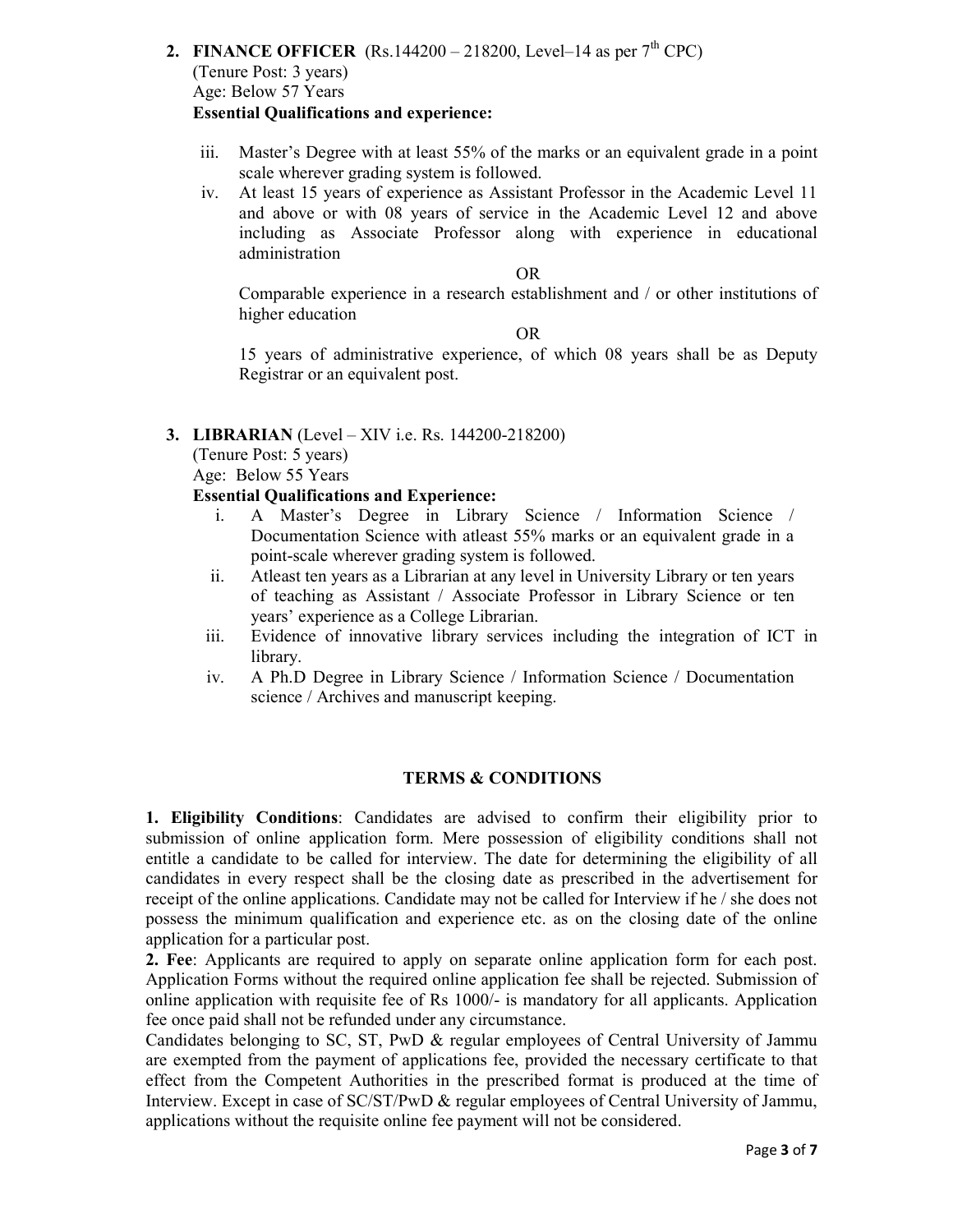**3. In-service candidate(s)** must submit his/her application through proper channel. However, he / she may send an advance copy of his / her application and should produce a "No Objection Certificate" from the employer at the time of interview failing which he / she shall not be interviewed. In-Service candidates must submit a certificate from the employer or his/her authorized officer to the effect that no disciplinary proceeding is pending or contemplated against him/her. Apart from this, the Vigilance Clearance Report shall also be furnished along with the application or at the time of interview.

4. Reservations and Relaxations: Relaxation in age and experience etc. may be granted to the candidates belonging to the Schedule Caste / Schedule Tribes / OBC / PWD / EWS or other reserved categories as per the UGC / Govt. of India guidelines. A certificate to this effect issued from the competent authority must be produced. Wherever, relaxation of qualification including percentage of marks is permitted under the UGC / Govt. of India guidelines, such relaxation shall also be considered in appropriate cases subject to recommendations of the Scrutiny Committee.

5. Qualifications, Experience  $\&$  Other documents: It is the sole responsibility of the candidate to assess his / her own eligibility for the post for which he/she is applying in accordance with the prescribed qualification, experience etc. and submit his / her online application duly filled-in along with the desired information, documents and other supporting materials as per the advertisement. Candidature will be cancelled at any stage of the recruitment / appointment in case of any anomaly observed. Only one representation to disqualified candidates will be entertained by the scrutiny committee. Therefore, all candidates are advised to ascertain their eligibility strictly as per eligibility criteria of the post(s) prescribed in this Notification.

- a. Candidate should bring all certificates  $\&$  testimonials in original along with one set of self-attested photocopies relating to his / her age, qualification, experience and caste etc. at the time of interview. In case the candidate fails to submit the documents, he / she shall not be allowed to appear in the interview and his / her candidature shall be treated as cancelled without any further communication in this regard.
- b. Candidates who have been awarded degrees from foreign Universities should enclose "Equivalence Certificates" issued by the Association of Indian Universities, New Delhi.
- c. The grade point B in the 7 point scale (Grade O, A, B, C, D, E & F) shall be regarded as equivalent to 55% wherever the grading system is followed.
- d. With regard to any ambiguity relating to the recruitment rules in general and eligibility in respect of any post in particular, the decision of Hon'ble Vice Chancellor shall be final.
- e. Suppression of factual information, supply of fake documents, providing false or misleading information or any other undesirable action by the candidate shall lead to cancellation of his candidature. In case, it is detected at any point of time in future even after appointment that the candidate was not eligible as per the prescribed qualification, experience etc. which could not be detected at the time of scrutiny / interview due to whatever circumstances, his / her appointment shall be liable to termination forthwith as per this clause and also based on his / her undertaking in online application form.
- f. Acceptance of documents / certificates / claims etc. submitted by an applicant will be subject to their verification by the competent authorities / sources. If, any claim / certificate / document is found to be false / fake / incorrect / malafide at any stage of verification before or after appointment, the document in question shall be summarily rejected and action may be initiated against the candidate for this misconduct including rejection of his candidature which shall lead to cancellation of his / her appointment, if already appointed.
- g. If at any stage of the recruitment process or employment, it is detected that there is a wilful suppression of factual information relating to the eligibility or otherwise as a candidate, followed by supply of fake documents / or misleading statement / information in the application or tampering of documents or providing such information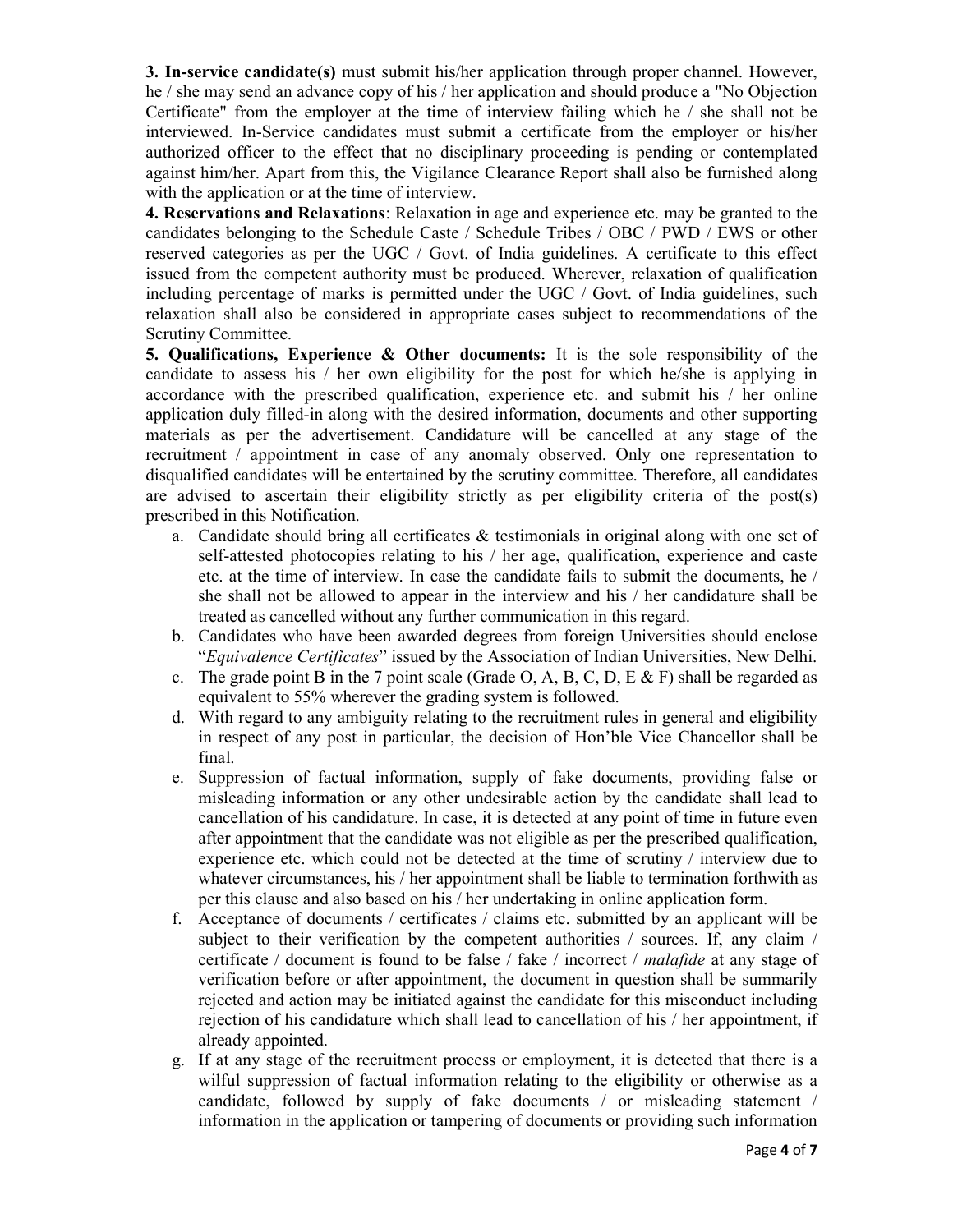relating to the caste, educational qualifications, experience or domicile etc. the candidature shall be cancelled or services shall be terminated forthwith, if already appointed, as the case may be.

6. Nature of Duties: The selected candidates will be required to perform duties as per the rules of the University as amended from time to time. The University is free to assign any duty as per the exigency of the situation at any time even during non-working hours / holidays which the employee has to perform without fail to avoid disciplinary action in this regard. The selected candidate is liable to serve anywhere in the country or outside the country where the offices, Campuses or projects of the University are located or may be located in future.

The selected candidate will be governed by the "National Pension System" (earlier known as 'New Pension Scheme') of the Govt. of India as applicable w.e.f. 01.01.2004.

#### 7. Selection Process:

- a. The University shall not be responsible for any delay. Online application must be submitted prior to closing date and time of online application on the portal. The candidate shall be required to submit the list of enclosures and also write his/her complete information with regard to his / her correspondence and permanent address with pin code, telephone numbers, cell-phone numbers, e-mail ID, if any in the online application which will facilitate communication at any point of time.
- b. For all positions, candidates must possess good knowledge of computer applications (on word processing, spreadsheet, presentations software etc. and OS like MS-Windows, LINUX etc.)
- c. The University reserves the right to place reasonable limit on the total number of candidates to be called for interviews.
- d. The selected candidates shall be appointed under written contract.
- e. The selected candidate will have to undergo a medical examination / test to ascertain his / her medical fitness for the post prior to joining. In case, he / she is not found to be fit by the authorized medical authorities, the offer of appointment shall be treated as withdrawn. The persons already holding employment under Government or Autonomous Bodies may submit Medical Fitness Certificate from any Government Hospital at the place of his / her work duly countersigned by the Civil Surgeon or Chief Medical Officer of the concerned district at the time of joining of applicant.
- f. The persons appointed against any post shall be governed by the University Act, Statutes, Ordinances, Regulations & Rules governing the service conditions / method of recruitments, CCS (Conduct) Rules, 1964 and CCS (CCA) Rule, 1965 as amended from time to time and resolutions of the Executive Council of the University and rules of the Govt. of India / Guidelines of the UGC adopted by the University from time to time.
- g. Age of superannuation for all the positions shall be as per GoI / UGC norms as amended from time to time.
- h. Offer of appointment to selected candidates shall remain valid for 30 days from the date of issue of appointment order. Non-reporting / joining of appointed candidates within the prescribed time limit will automatically cancel the appointment. Such posts may be offered to next candidate as per merit list.

#### 8. Rejection of Applications Forms:

- a. Interim enquiries shall not be entertained.
- b. Conditional application forms will not be entertained by the University.
- c. Canvassing in any form shall disqualify the candidature of the candidate
- d. Online Applications not filled up on the basis of supporting documents, duly self attested clear Xeroxed copies of degree certificate/marks sheet/ experience certificate/ category certificate (if applicable) issued by the respective Competent Authorities and Incomplete online applications shall be rejected summarily.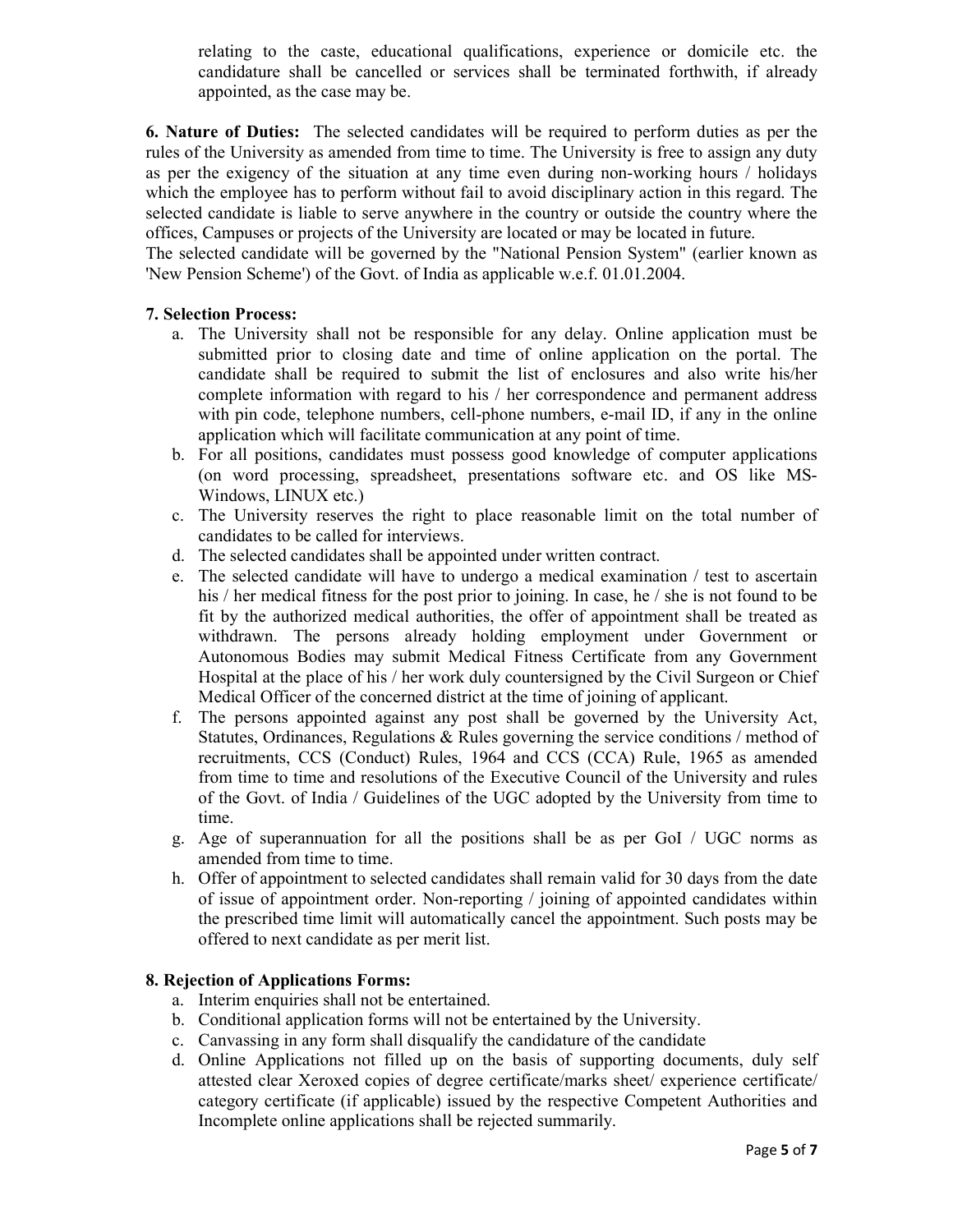- e. Application forms received after the last date of receipt of online application or incomplete application form in any respect.
- f. No amendments in online application will be allowed. Thus, candidates are advised to be careful while filling the online application.

## 9. Other Conditions:

- a. The University reserves the right to fill or not to fill up the posts advertised for any reasons whatsoever. If any vacancy arises after recruitment to a particular post due to whatsoever reasons, the vacancy may be filled up from the panel of that post within a period of one year from the date of meeting of selection committee.
- b. The University reserves the right to withdraw the advertisement either partly or wholly at any time without assigning any reason to this effect.
- c. Candidates in their own interest are advised to remain in touch with the University website (www.cujammu.ac.in). They should also regularly check University website for updates / corrigendum. Issuance of notifications in the newspapers is not obligatory on the part of the University. All correspondence including intimation of Interview will be sent by University in the login id / registered email of the candidate. Any change of postal address given in the application form should at once be communicated to the University.
- d. In case of any dispute, any suit or legal proceeding by or against the University, Courts within whose local Jurisdiction, Headquarter of the University is situated shall have the Jurisdiction.
- e. In case of any doubt in English or Hindi version of the Notification, English version shall prevail over Hindi version.

10. Selection Criteria: The recruitment to the advertised posts shall be carried out in accordance with the UGC Regulations as amended from time to time / University / GOI norms.

> REGISTRAR registrar@cujammu.ac.in

No. CUJ/Admin/Empl.Not.27/2022/01 Date: 12.03.2022